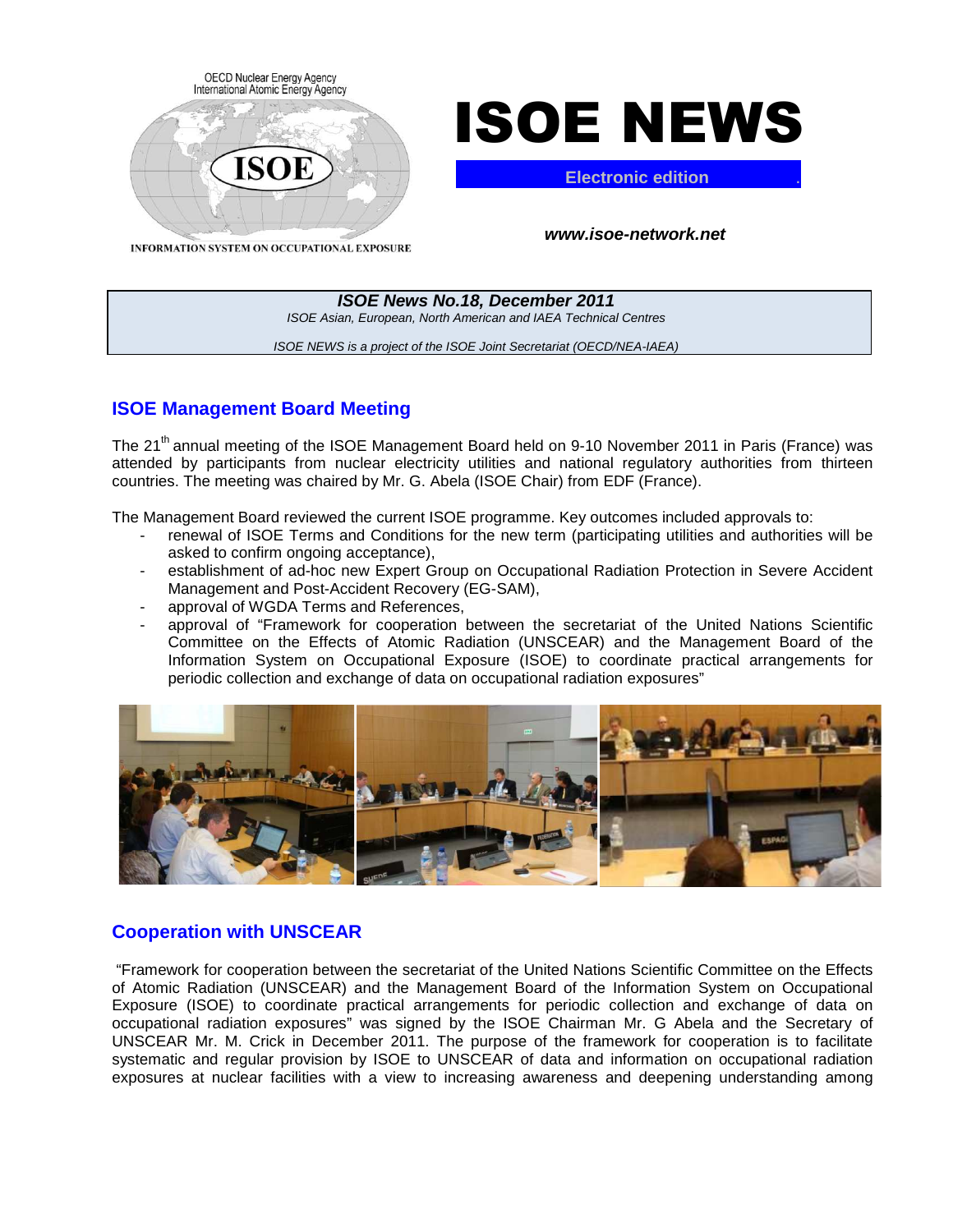authorities, operators, the scientific community and civil society of the levels and trends of human exposure as a sound basis for informed decision-making on radiation-related issues.

According to the relevant articles of the signed cooperation, the ISOE secretariat, under direction from the ISOE Management Board, will be responsible for the collection and provision of data on national-level average exposures of nuclear installation employees, and the associated full documentation of the data structure and format. These specific data include:

a. Average collective dose over the period (total, average/reactor, average/energy generated);

- b. Average number of reactors over the period;
- c. Average energy generated over the period; and

d. Totals for each reactor type, based on reported data.

In addition, each party agrees under this framework for cooperation to appoint a focal point responsible for:

a. Coordination of the common activities;

b. Resolving any issues related to data collection;

c. Providing clarification on data definitions or anomalies with the data;

d. Contribution to the interpretation and analysis of the data; and

e. Reviewing the types of data collected.



## **New Expert Group on ORP in Severe Accident Management**

During the November meeting of the ISOE Management Board, it was decided to launch an Expert Group on Occupational Radiation Protection in Severe Accident Management and Post-Accident Recovery (EG-SAM), which will be in close collaboration the CRPPH Working Party on Nuclear Emergency Management (WPNEM). The objective of the ad-hoc EG-SAM is to develop a report on best radiation protection management procedures for proper radiation protection job coverage during severe accident initial response and recovery efforts to identify good radiation protection practices and to organise and communicate radiation protection lessons learned from previous reactor accidents. During the meeting, it was indicated that the WGDA may take a leading role in assigning the experts and also work of the group with the active participation of the ISOE Technical Centres. It was noted that this activity would benefit from broad ISOE participation to ensure that the final product would be cohesive and valuable, and it was requested that a call for nominations be sent by the NEA Secretariat to the full Management Board. Following this direction, a call for nominations to the newly established expert group was sent to the ISOE membership in December 2011. Mr. Wataru Mizumachi (JNES, JAPAN) was proposed and assigned as the chair of the expert group. The EG-SAM will undertake its work by:

- collecting information on dose management of high radiation area workers and practical experience available in the nuclear industry on addressing operational aspects, dosimetry, etc with special emphasis on procedures to the control of occupational exposures. Some first elements have been identified for collecting information, such as :
	- o RP Management on an highly contaminated / irradiated area,
	- o RP equipment needed on site,
	- o Emergency procedures dosimetry prevision (the post accident situation "normal" procedures),
	- o Remote tooling available,
	- o Sites stress tests dosimetric impact,
	- o Crew stress management,
	- o Searching and stopping of releases and contamination carry off,
	- o Means to fix and eliminate contamination,
	- o Access procedures to the site,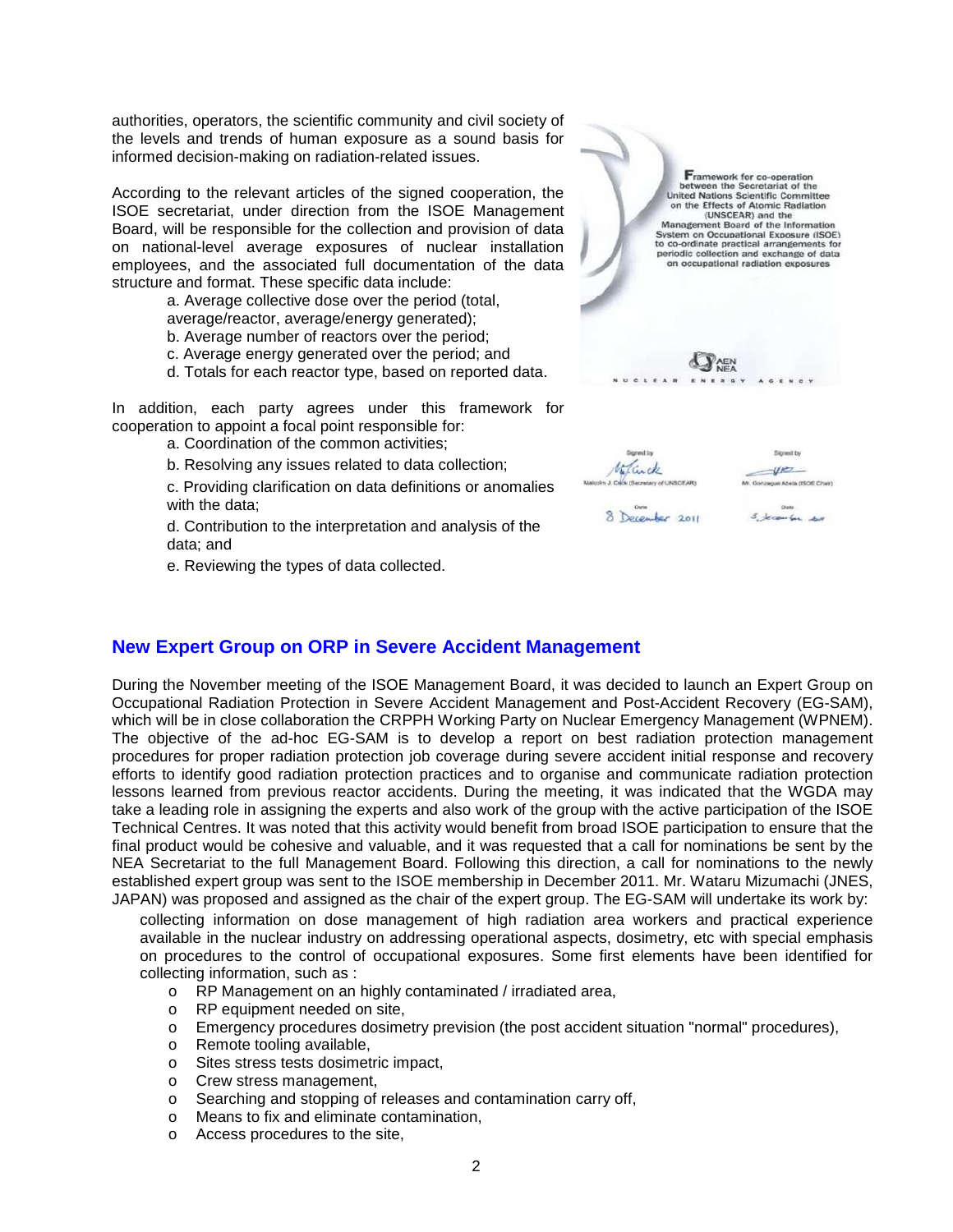- o Monitoring of high dose rate areas, pinpoint hot spots,
- o Shielding and blocking of high dose rate areas,
- o Declaration of new controlled areas and zoning,
- o Selection of persons to act in emergency organisations and be exposed above normal annual dose limit (e.g. genetic tests).
- identifying factors and aspects which play key roles in achieving good practices on occupational radiation protection in severe accident management and post-accident recovery (knowledge, experience, technology, regulatory requirements and guidance, worker involvement, information exchange, training aspects, etc) and analysing and quantifying their impact on worker doses,
- submitting a report, including possible recommendations for further work, to the ISOE Management Board for approval, and to the CRPPH.

# **2012 ISOE International Symposium**

The 2012 ISOE International ALARA Symposium will be organised by the North American Technical Center between 8-11 January 2012 in Ft. Lauderdale, Florida (US). The symposium will feature technical papers and exhibits on the latest approaches in work management, dose control, remote monitoring and dose measurement. Each participant will receive important BWR, CANDU, and PWR & VVER benchmarking data from previous years' occupational dose performance. The ALARA Symposium is held early in the calendar year at the suggestion of ISOE utility Radiation Protection Managers to assist individual plants in setting annual and refueling outage ALARA dose goals/targets. Good ideas on successful ALARA initiatives are also shared at the symposium. Global ALARA technical papers will be presented on timely radiation protection management topics including depleted zinc addition at PWRs, noble metal addition experience at BWRs, CANDU heat exchanger tubing replacement projects, outage radiological worker management approaches and PWR reactor head inspection, repair and replacement experience.

For more information:

http://hps.ne.uiuc.edu/natcisoe/

http://www.isoe-network.net/images/stories/call4paper/Call\_FtLauderdale2012.pdf

## **2012 ISOE European Symposium**

The European Technical Centre of the ISOE in collaboration with Temelin and Dukovany NPPs and the Czeck State Office for Nuclear Safety (SÚJB) is organizing the 2012 ISOE European Symposium on Occupational Exposure Management at Nuclear Facilities. The Symposium will be held in Prague, Czech Republic, from  $20<sup>th</sup>$  to  $22<sup>nd</sup>$  June 2012. The Symposium is targeted at all those concerned with radiological protection at nuclear power plants (radiation protection managers and staff members, maintenance and operation planners…), contractors, exposed workers (represented by trade unions or work



committees), inspectors and other regulatory bodies representatives, and international organisations. The Symposium is also opened to research reactors and professionals from other nuclear fuel cycle installations that have common radiological protection problems with nuclear power plants. The main aims of the Symposium are:

 to provide a large forum of information exchange on occupational exposure concerns (practices, management and procedures, dose results and reduction, improvements of techniques and tools, etc.),

 to allow vendors to present their recent experience and developments in radiation protection (measurement techniques, operating and plant design improvements, ALARA practices during operation and outages, etc.) in a commercial exhibition.

The Symposium will give an opportunity for the participants to take part in discussions in plenary sessions, and presentations of posters. Visits will be organised the last day of the Symposium at Dukovany NPP and Temelin NPP (for only restricted number of participants). For more information:

http://www.isoe-network.net/index.php/symposium-mainmenu-113/upcoming-mainmenu-74.html